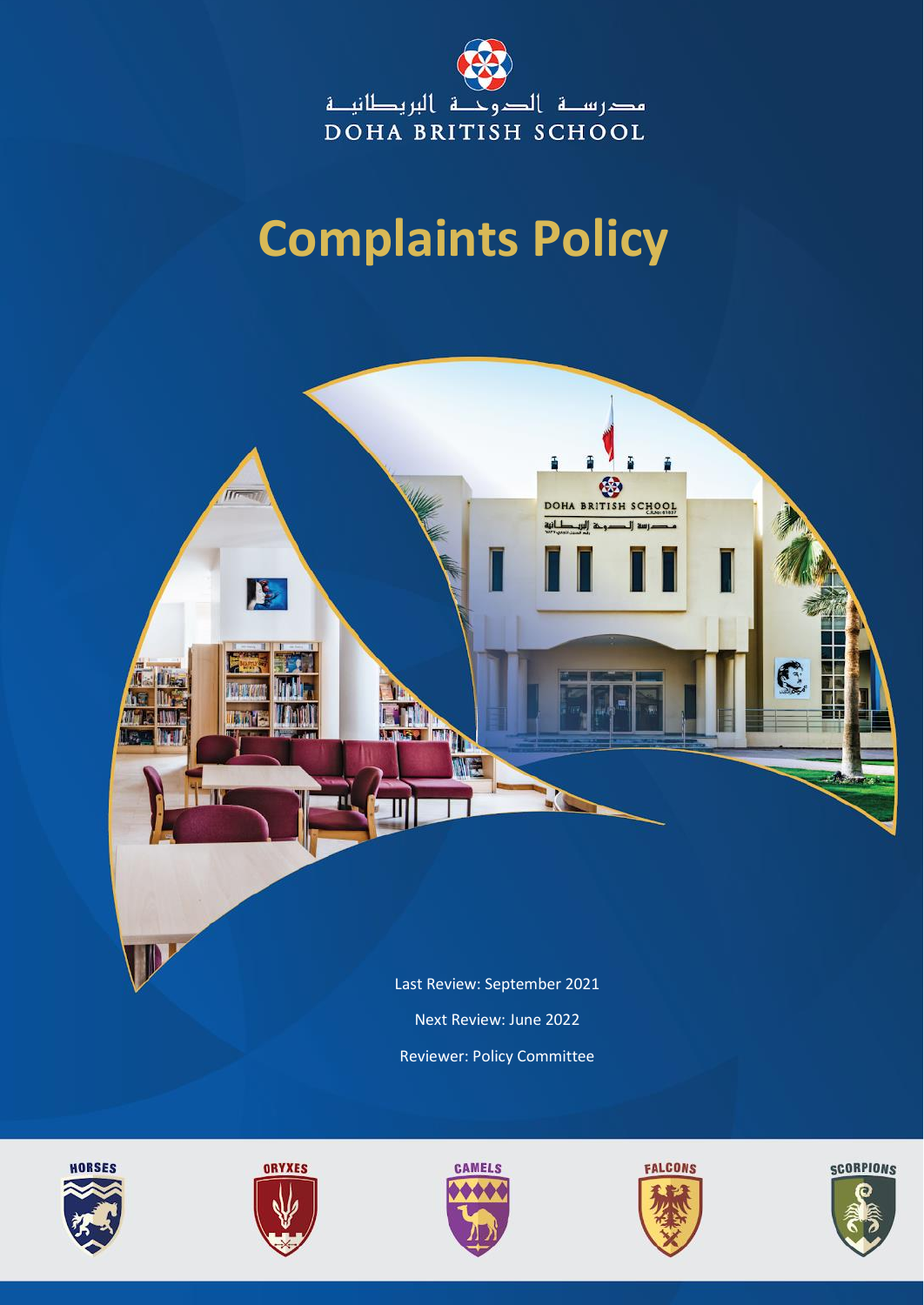

#### **Introduction**

At DBS we endeavor to ensure that our school provides the very

best education for all our children. However, we acknowledge that parents may have grievances over specific matters that may result in a complaint. The following policy sets out the procedure that DBS follows in such cases.

#### **Aims and Objectives**

DBS aims to be fair, open and adhere to our core values when dealing with any complaint. We give careful consideration to all complaints and deal with them as swiftly as possible. We aim to resolve any complaint through dialogue and mutual understanding and, in all cases, we put the interests of the child above all other issues. We endeavor to provide sufficient opportunity for any complaint to be fully discussed, and then resolved. A complaint and all associated records will remain confidential with the particular members of staff dealing with the complaint until it is necessary to address the complaint from Step 2 onwards.

#### **The Complaints Process**

#### **How to share a concern:**

#### **Step 1**

If a parent is concerned about anything to do with the education that DBS is providing, they must in the first instance, discuss the matter with their child's class teacher or form tutor. Most matters of concern can be dealt with in this way. All teachers work very hard to ensure that each child is happy at school, and is making good progress. They always want to know if there is a problem, so that they can take action before the problem seriously affects the child's learning. It is important that the parent makes an appointment to meet with the class teacher/form tutor rather than post any complaint on Social Networking sites or discussing with other parents. We endeavour to acknowledge any parental complaints within 48 hours.

#### **Step 2: What to do if the matter is not resolved through informal discussion**

Where a parent feels that a situation has not been resolved through contact with the class teacher/form tutor, or that their concern is of a sufficiently serious nature, they should make an appointment to discuss it first of all with the Progress Leader in Primary or House/Subject Leader in Secondary. If the complaint is related to the 6th Form this should go directly to the Head of Post 16. In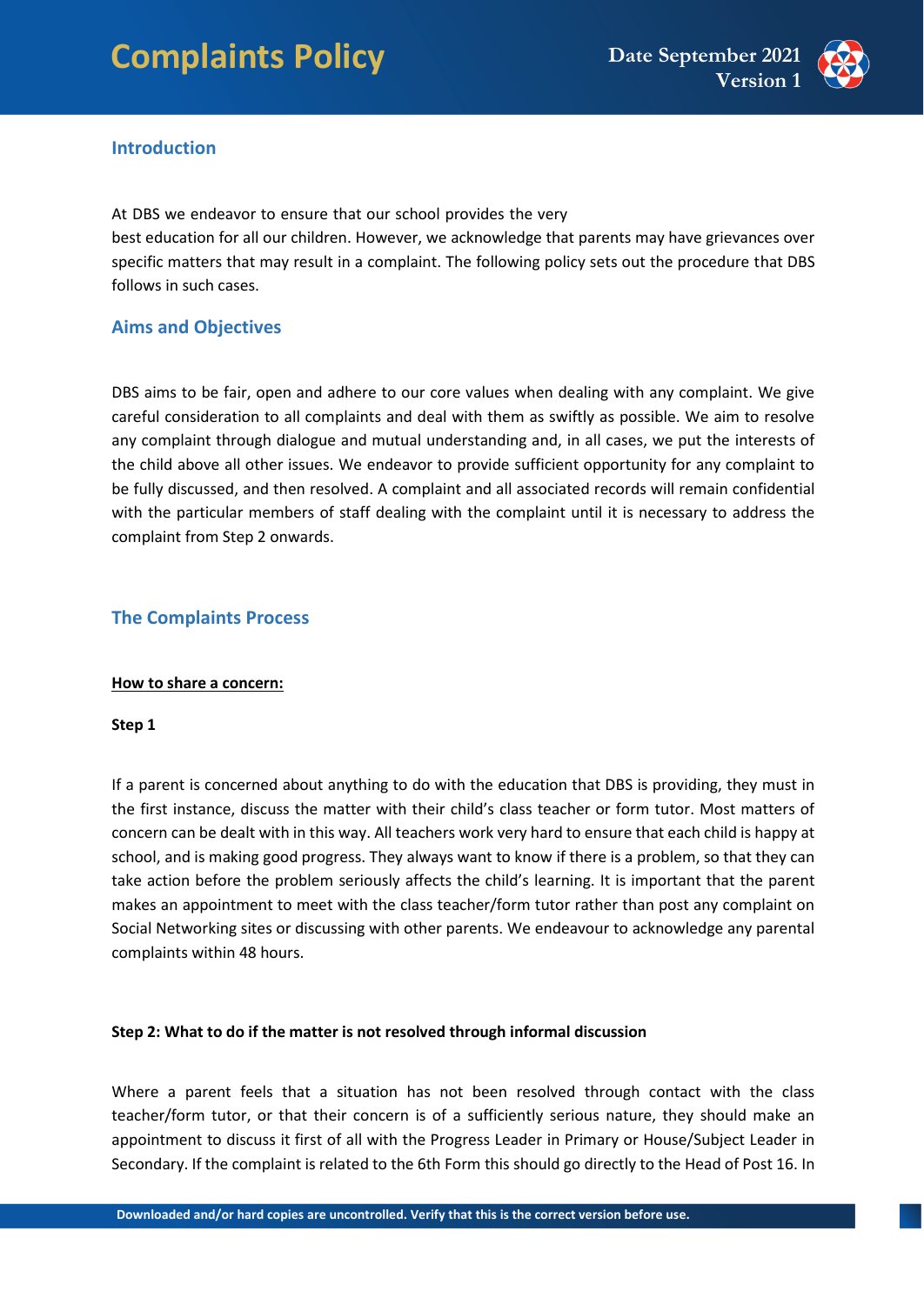### **Complaints Policy** Date September 2021



the event that the situation cannot be resolved , then the parent may contact a member of the school's Senior Leadership team. The Senior Leaders of DBS consider any such complaint very seriously and investigate each case thoroughly. We hope that most complaints escalated to this level will be resolved at this stage. We endeavour to acknowledge any parental complaints within 48 hours.

#### **Step 3: Sharing a concern about the School Leadership Team or Principal**

Should a parent have a complaint about the School Leadership Team, they should arrange a meeting with the Head of Primary or Secondary School in the first instance. If the matter remains unresolved then this should be escalated to the Principal.

#### **Step 4: How to take the matter further with the Board of Governors**

Only if an informal complaint fails to resolve the matter should a formal complaint be made to the Board of Governors (Board). This complaint must be made in writing, stating the nature of the complaint and how the school has handled it so far. The parent should send this written complaint to the admin school office lise.jager@dohabritishschool.com. The parent may choose to bring an accompanying adult to the hearing.

The Board endeavors to consider all written complaints within three weeks of receipt. The complaint will be acknowledged in writing by, or on behalf of, the Chair of the Board. The Chair of the Board will need to consider whether the investigation can be completed by the Principal (who will already have been involved), the Chair themselves, or whether by the Board.

After hearing all of the evidence, the Board will consider its decision and inform the parent about it in writing within 1 week of the meeting. Complainants can be reassured that all communications relating to complaints, whether verbal or written, will be treated in the strictest confidence.